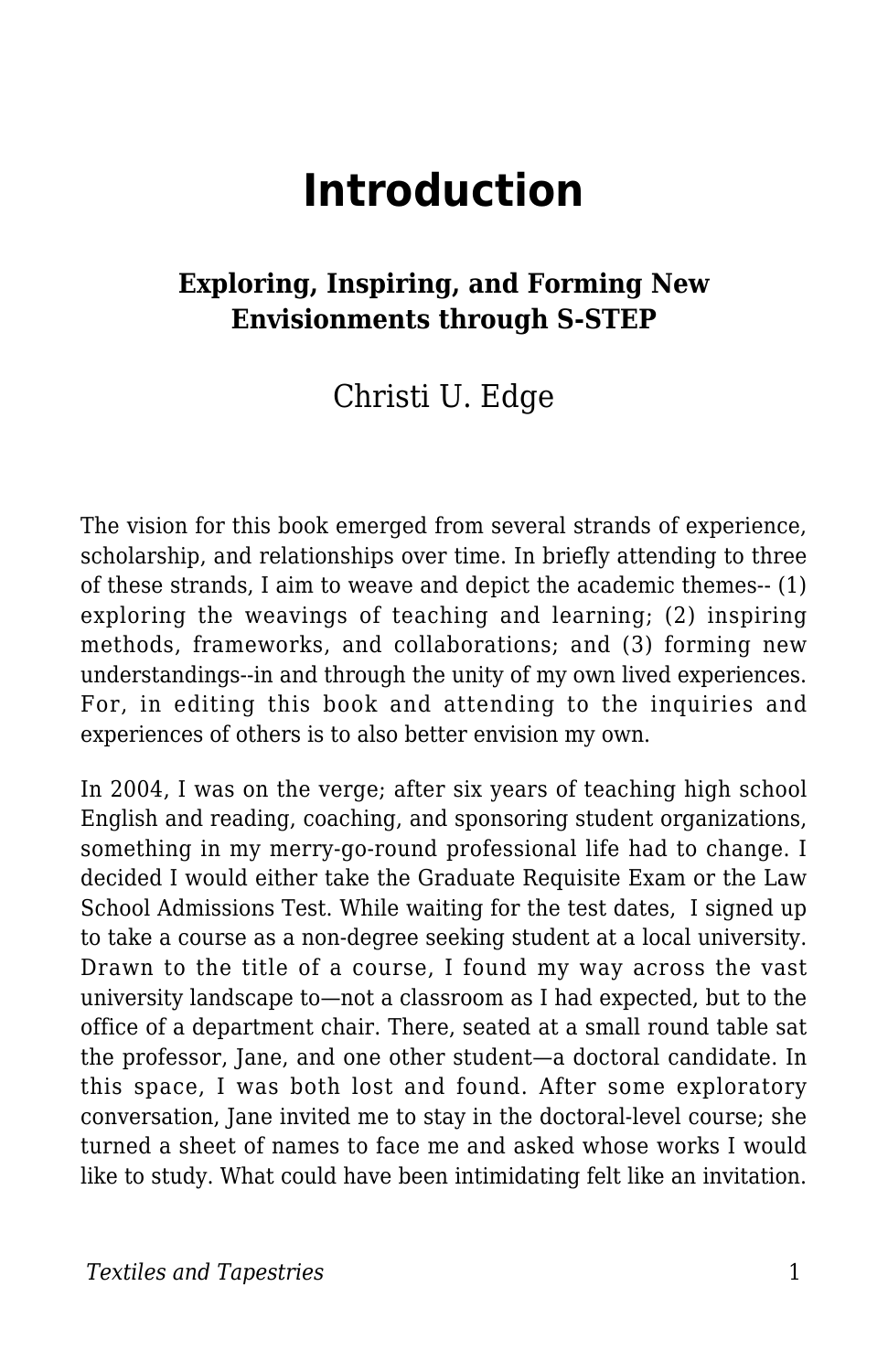Drawn to Rosenblatt's name, I began by reading *Literature as Exploration* (1938/1995). Through Rosenblatt's words, my inchoate understandings formed shape and substance; through her scholarship, I discovered that of Dewey (1938), and later Clandinin and Connolly (2000), frameworks for literature, philosophy for teaching, an epistemological perspective (Rosenblatt, 1978/1994) that connected experience and knowing, reading and writing, teaching and research, living, and telling. I vividly remember the sparked teaching that followed and the faces of tenth graders who probably cared little about the actual scholarship, but did care about me, and were visibly invigorated by my passion and sense of renewed purpose. Two years later, Jane asked if I would consider continuing into doctoral studies. Again, an invitation that opened a door to a world I had yet to imagine.

In 2011, as a new Assistant professor, I sat in the quiet space of a coffee shop devouring LaBoskey's (2004) "The Methodology of Self-Study and its Theoretical Underpinnings," a lengthy chapter lovingly photocopied by Suzanne, a senior faculty member who placed it in my hands along with an invitation to join a group of seven faculty for a self-study. At the time, I had never heard of self-study research, and yet as I read, once again, nebulous understandings and unspoken ideas materialized in my mind, as if Laboskey's words had lit a candle, and I could see, for the first time, that which had always been all around me. Two years later, Abby, Bethney, and I ventured off from the dissolving larger group; as critical friends, we had learned to trust in the process of self-study of teacher education practices (S-STEP) research and each other. Woven from our shared experiences and disrupted by our differing disciplines, we inquired together, became attuned to our disciplinary values, and transformed our professional identities from K-12 teachers into university faculty and teacher education researchers. Together, we formed a cross-disciplinary perspective that has made prismatic the possibilities of exploring, envisioning, and re-envisioning our practices and our lives as educators and researchers.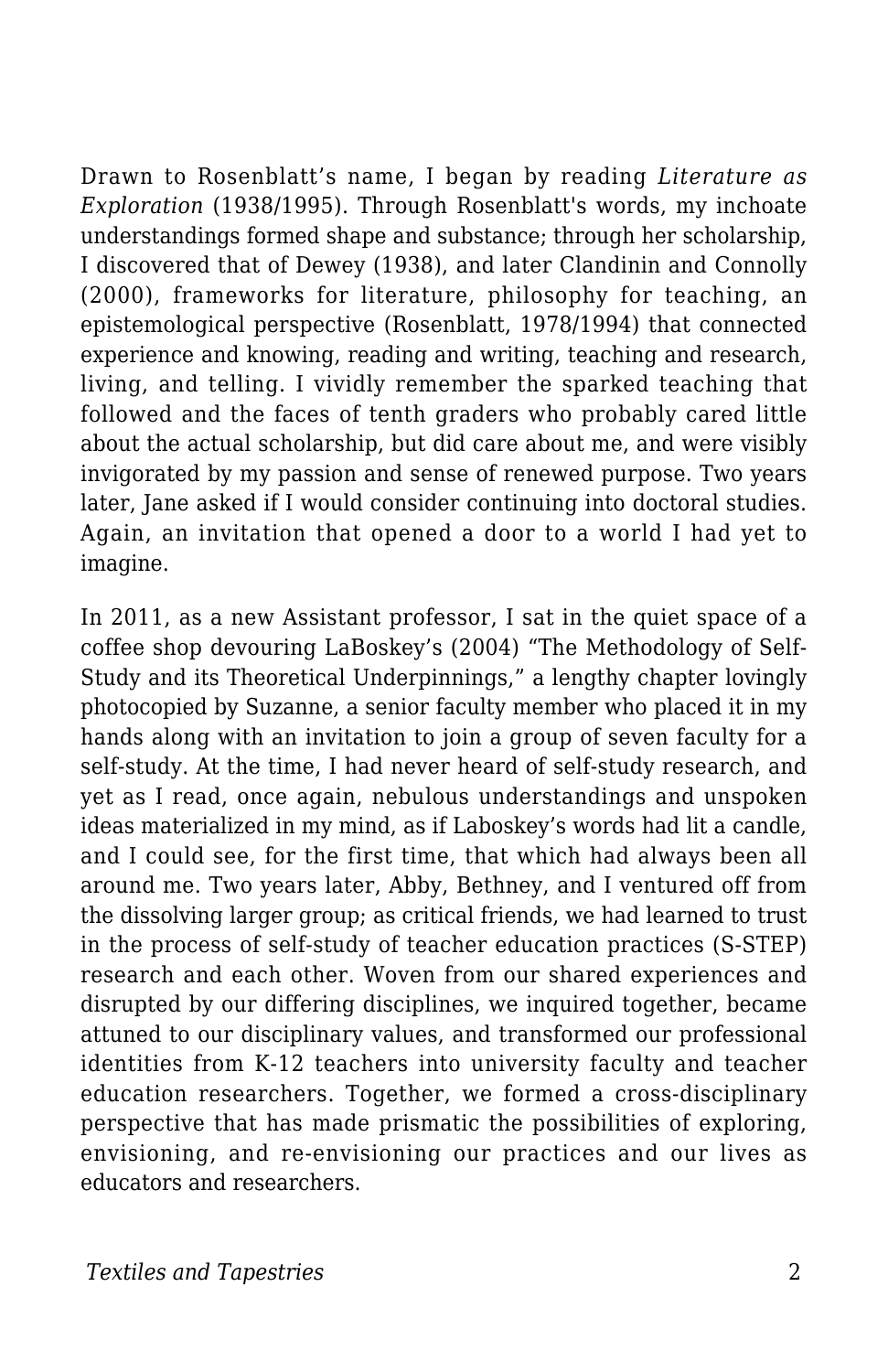In 2014, Alan Ovens and Dawn Garbett, program chairs for the Castle conference, invited Abby, Bethney, and I to join a group who had planned to walk to the sixteenth century Lamb Inn for a bite to eat. Somehow, we'd missed the group, and we didn't know the way. Having heard stories of the treacherous, thistle-lined roadside walk to the iconic inn, but no experience ourselves, we decided to embark and find our way. Through corn fields, cow pastures, then the thistles along the shoulderless, winding road with its fast-flying cars and many blind corners, we arrived. Geoff Mills was seated at the head of the table, and, we thought, acting a bit like Biff from the movie *Back to the Future*. Confident, leading, and with a watchful eye, inquiring who the three "graduate students" were as we joined the group**.** Two years later, I stood alone in the open space outside the Castle pub; Renee offered me a chair and the invitation to join an in-progress conversation…with Biff and his critical friend, Todd. Reading my face, Todd recognized my caution in joining the conversation. He, of course, was unaware that for the past two years, Abby, Bethney, and I had often joked about our experience at the Lamb Inn and replayed all the ways in which we could have responded with more authority to "Biff's" overly confident ways. Todd called me out; with candor and care, his question began a way to attend to my emotions and perceptions. As I shared conversations with this small group, my perceptions of what was once clear, was no longer. "Biff" was not at all who we had initially thought he was. My boundaries broken, my heart and mind opened, I saw Biff, Geoff, for the first time. In the morning, as we joined the others for breakfast, I vividly remember pulling Abby and Bethney aside-- "Oh, and by the way, we are friends with Biff and his cronies now." Ironically, neither Abby nor Bethney pushed back on that fact. If one had experienced something that changed the perspective from which she was seeing, then the others accepted that as a new truth. Such is the bond, the gift of self-study and critical friendships--knowing when to push, when to ask, when to listen, accept, and to learn to create spaces for growth and change. One's personal experiences have a way of becoming familiar and personal for those in which the experiences were shared; as critical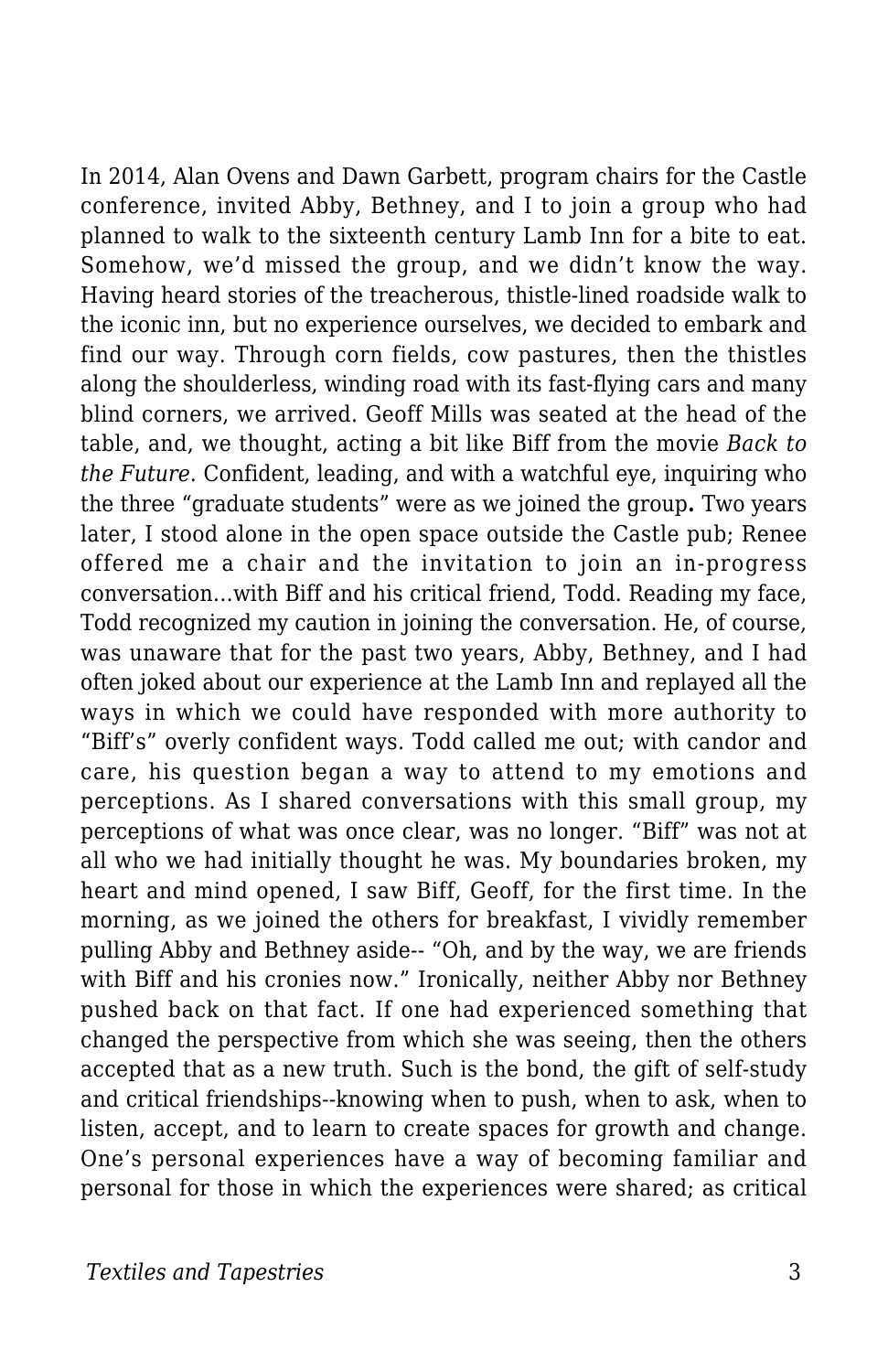friends, we could envision how the inner life stitched rapidly, could now be unstitched and re-envisioned.

Woven from these threads of experiences, questions, opportunities offered by others, invitations—to enter into a class, to select and to study the works of a scholar, to participate in a self-study, to venture out in the unknown together, to find or make a footpath, to pull up a chair in the open space outside the Castle pub—creates spaces in which we can rethink and re-envision, reframe, to see and re-see practices through the language of scholarship, to articulate the joys and challenges in teaching and learning, in discovering assumptions, scholarship and inquiry, heightened in, by, and through interactions, relationships with others--the community of scholars who are, have been, and are becoming S-STEP.

May this book be a light to illuminate the important, complex, messybeautiful, purposeful-responsive work of teaching and teacher education practices inquired into and advanced through S-STEP research. May it begin conversations and evoke us to find or to make a way. May the questions and critical inquiries of others lead to reframing understandings, relationships, and help us to see ourselves differently as a result. May we dare to explore, become lost- and found again.

## **Textiles and Tapestries: Self Study for Envisioning New Ways of Knowing**

Interrelated, dynamic and generative in nature, each chapter in *Textiles and Tapestries: Self-Study for Envisioning New Ways of Knowing* emerges from a complex interplay of personal, professional, temporal, relational, sociopolitical contexts; through self-initiated inquiry that is improvement aimed and utilizes myriad methods, frameworks, interactions, and exemplars of practice for purposes of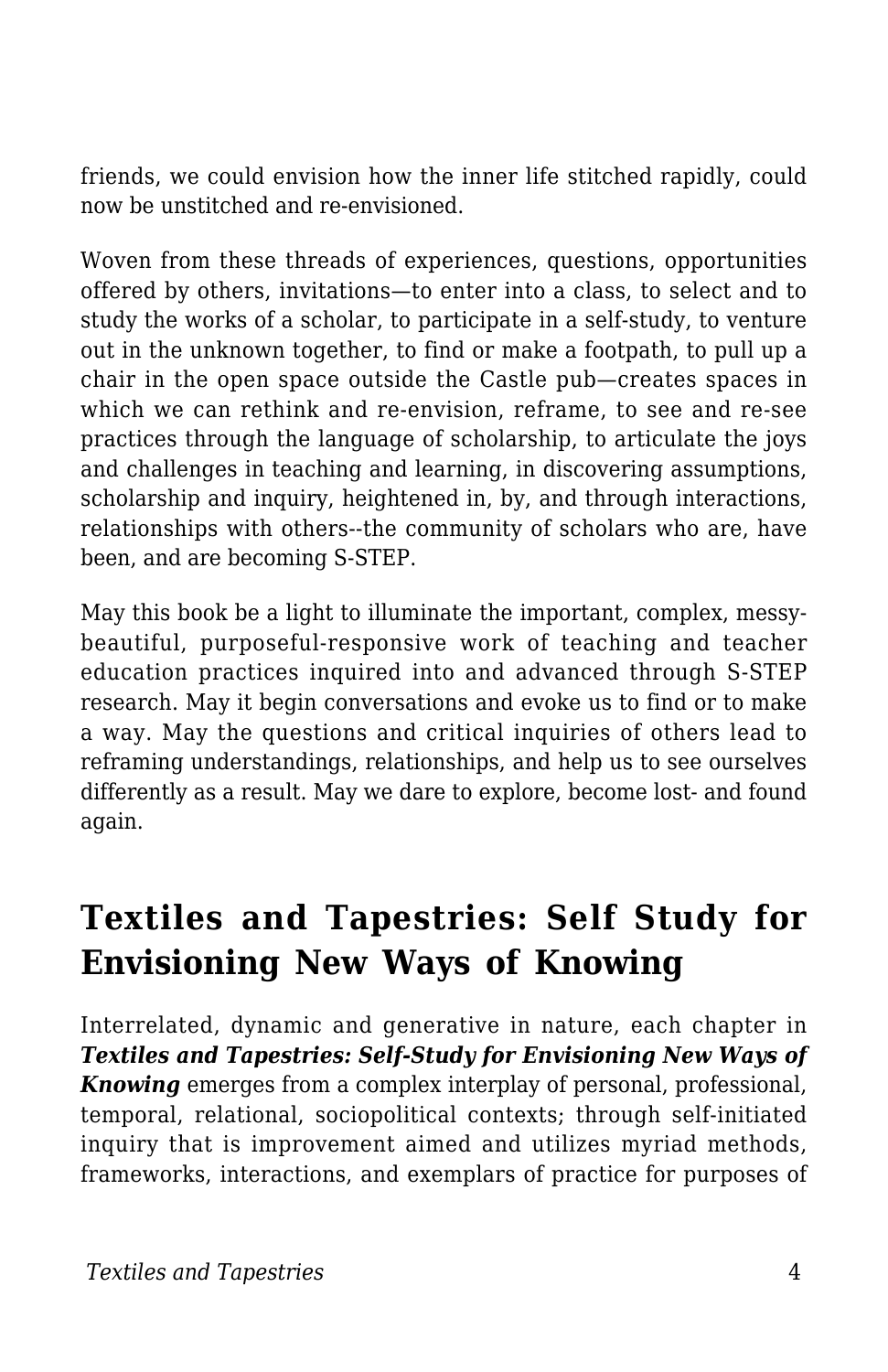informing self and others (LaBoskey, 2004). Section one illuminates the *why*—to explore, discover, know, uncover, and understand—by lending focus to the process of exploring and making meaning from weaving inquiry, teaching, and learning through self-study. Section two illuminates the *how*— the act of making new meaning, forming new relationships, creating the tapestries and textiles of knowing by attending to the tools and crafting processes in studying teaching and professional practices. Chapters in this section highlight inventive methods, collaborations, frameworks, and settings. Part three—the *what*—illuminates the new wonderings and knowings we envision and generate (Langer, 2011) from and through doing self-study research.

The initial vision for this edited book was crafted in conjunction with the planned 13th International Conference on Self-Study of Teacher Education Practices, to be held at Herstmonceux Castle, East Sussex, England in July 2020. In the spring of 2018, when our work as conference chairs began—or even six months ago—we could never have imagined the present context in which we now work. The status quo checked, life as we know it put on hold and likely transformed forever. We are living history.

In co-editing this book during this novel time, I am reminded of the role we collectively play in making—making meaning, making a difference in our classrooms, in our communities, and across continents. I am inspired and troubled by the responsibility of teaching, enacting, and becoming. Self-study of teaching and teacher education practices (S-STTEP) provides a broad and sturdy frame, a metaphorical loom, tools and techniques, exemplars, the strength of many strands woven and rewoven over time, diverse contexts, across the globe—tapestries ever unfolding. May this book offer opportunities to trace and retrace threads of thought, experience, practice, identity, relationships—to ponder the paths of inquiry, to celebrate, to wonder into, to dare to envision what has not yet been. We are textile, tapestry—together, a volume of texts, a collective story (a my-your-our story) filled with tensions, inciting incidents,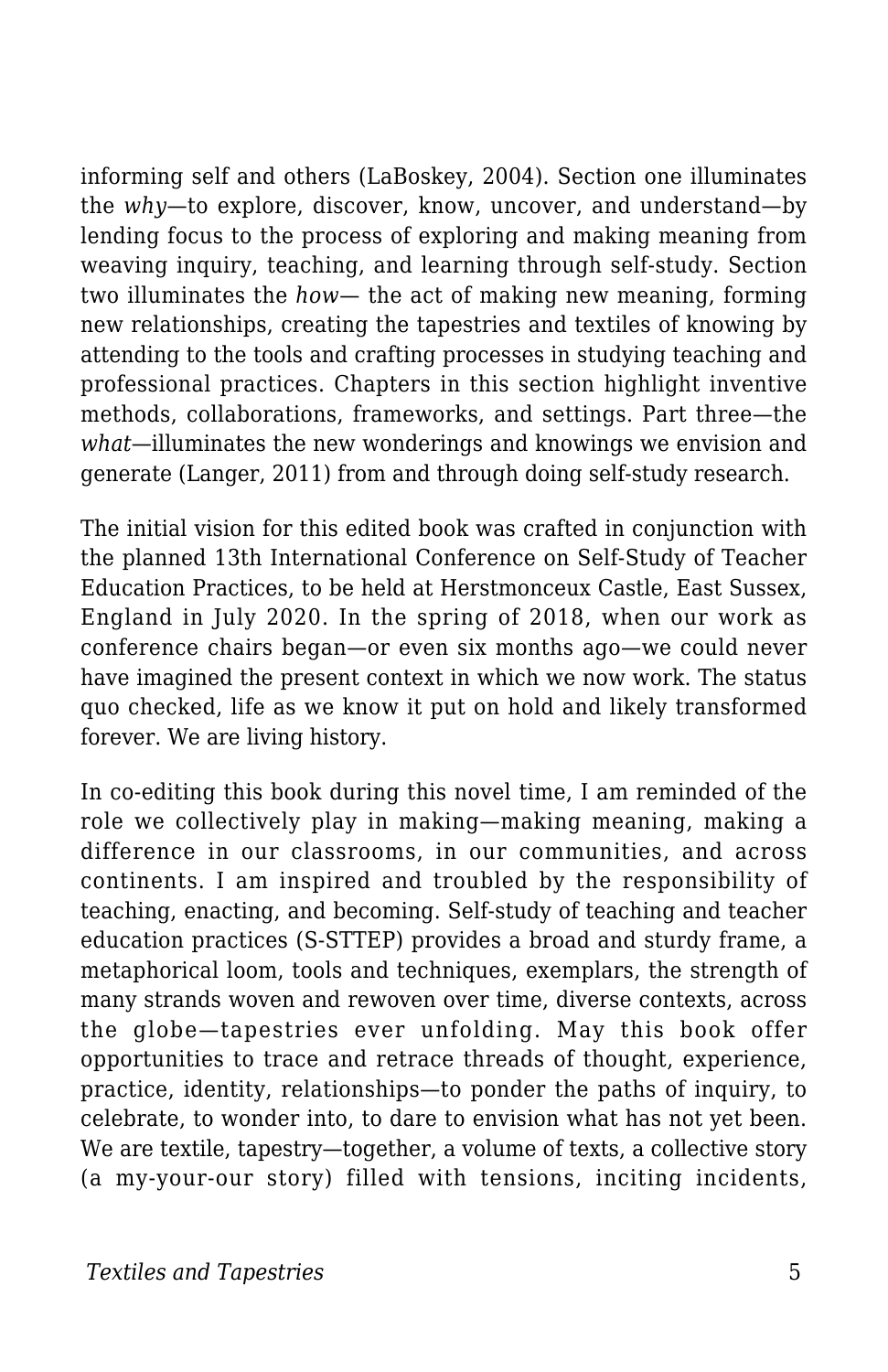characters who inspire, invite, disrupt and challenge; together, we are able to illuminate, to advocate, create new leads, open spaces, and, through self-study research, to make the invisible stitchings of teaching, teacher education, and research more visible to self and others for purposes of democracy, for equity, for freedom—now and for future posterity (United Nations, n.d.).

This book is dedicated with appreciation to those whose weavings now take a quieter turn toward the tapestries of retirement--John Loughran, Tom Russell, Hafdís Guðjónsdóttir, Deb Tidwell, Geoff Mills, and many more—your tapestries live on, inspiring us, woven in and through us, becoming in the ever-unfolding textiles and tapestries we form as we continue on, begin anew, forge spaces, and craft tools for what is yet to come. Thank you for strengthening our fabric, for making and being a difference, and, in the words of Emerson, for being "an opener of doors for such as come after thee."

Christi Edge, Marquette, Michigan, USA,

July 10, 2020

### **References**

Clandinin, D. J., & Connelly, F. M. (2000). *Narrative inquiry: Experience and story in qualitative research*. Jossey-Bass.

Dewey, J. (1938). *Experience and education*. Simon & Schuster.

Emerson, R. W. (1903-1904). The complete works of Ralph Waldo Emerson: Society and solitude (Vol. 7). (p. 444) Houghton, Mifflin. retrieved fro[m https://quod.lib.umich.edu/e/emerson/](https://quod.lib.umich.edu/e/emerson/)

LaBoskey, V. K. (2004). The methodology of self-study and its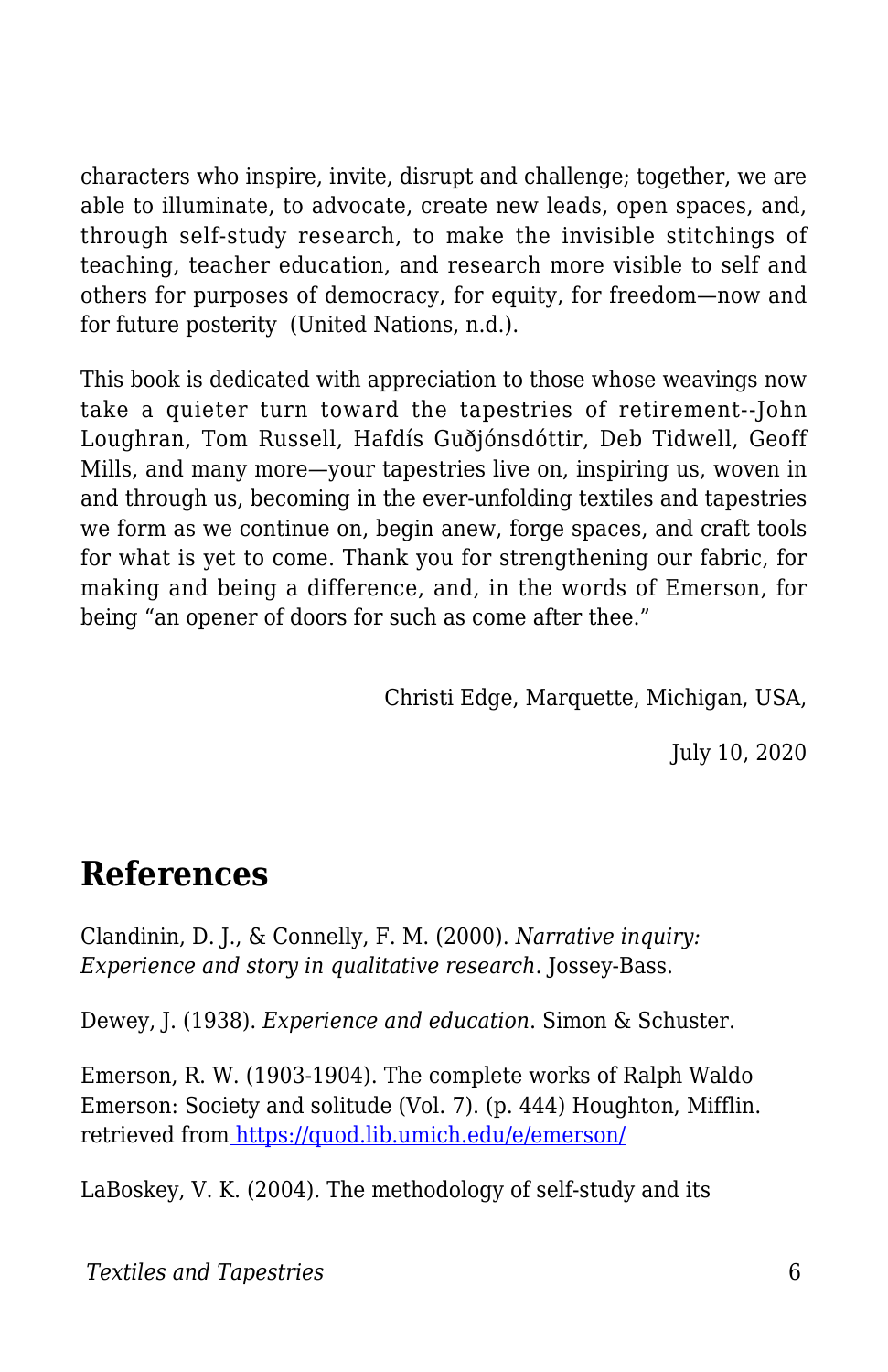theoretical underpinnings. In J. J. Loughran, M. L. Hamilton, V. K. LaBoskey, & T. Russell (Eds.), *International handbook of self-study of teaching and teacher education practices* (pp. 817-869). Springer.

Langer, J.A. (2011). *Envisioning knowledge: Building literacy in the academic disciplines*. New York, NY: Teachers College Press.

Rosenblatt, L. (1938/1995). *Literature as exploration*. MLA.

Rosenblatt, L. (1978/1994). *The reader, the text, the poem: The transactional theory of the literary work*. Southern Illinois University Press.

United Nations (n.d.). Democracy. *United Nations: Peace, dignity and equality on a healthy planet*. Retrieved from <https://www.un.org/en/sections/issues-depth/democracy/>



Edge, C. (2020). Introduction: Exploring, Inspiring, and